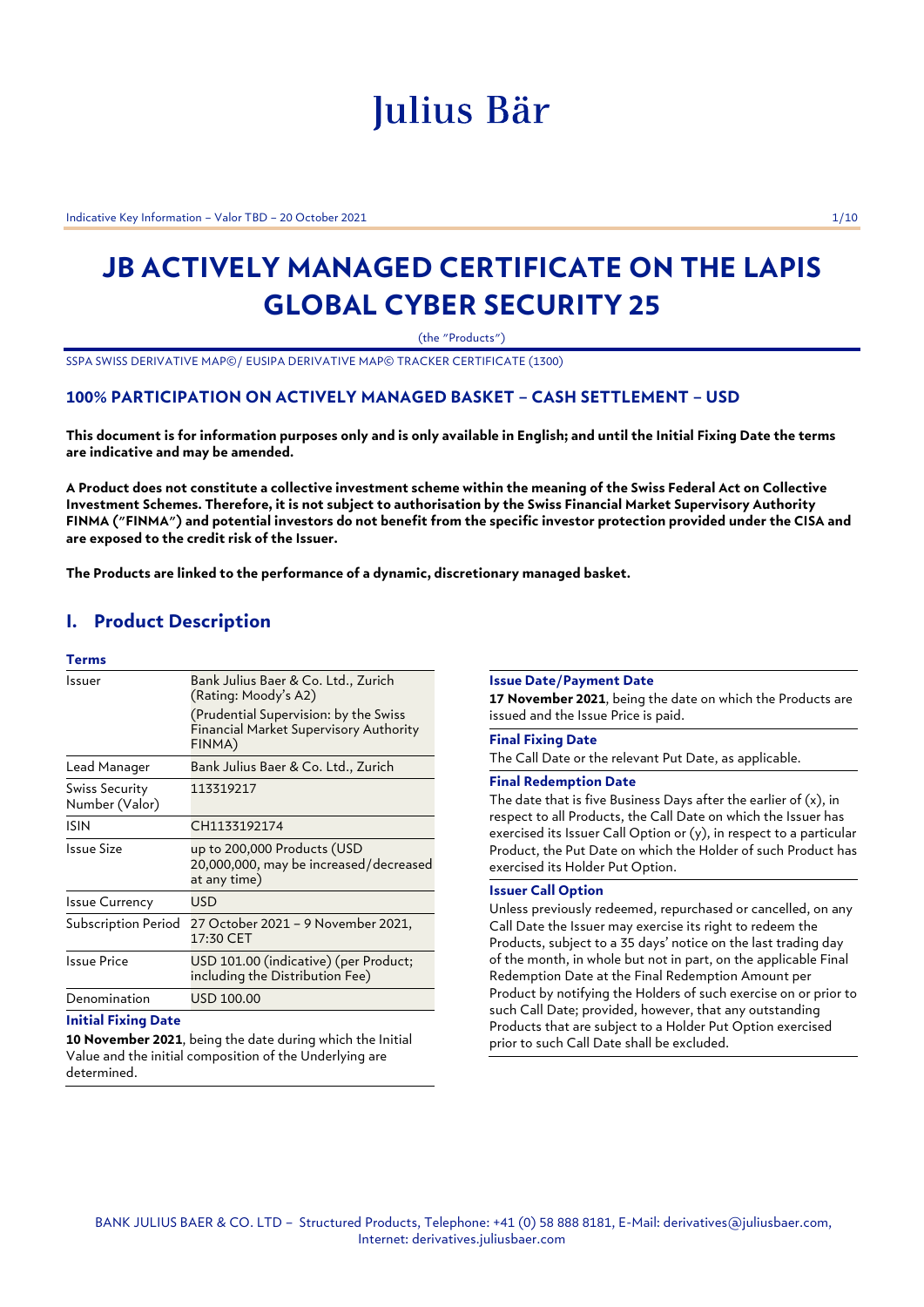## **Holder Put Option**

Unless previously redeemed, repurchased or cancelled, on any Put Date the Holder of any Product may exercise, subject to a 370 days' notice on the last trading day of the month, its right to require the Issuer to redeem such Product on the applicable Final Redemption Date at the Final Redemption Amount by delivering an Exercise Notice to the Paying Agent on or prior to such Put Date.

## **Call Date(s)**

Any Business Day on or after the Issue Date, subject to a 35 days' notice on the last trading day of the month, being the dates on which the Issuer may exercise its right to redeem each Product on the applicable Final Redemption Date at the Final Redemption Amount.

## **Underlying**

## **LAPIS GLOBAL CYBER SECURITY 25**

## **Put Date(s)**

Any Business Day on or after the Issue Date and prior to the Call Date on which the Issuer exercises the Issuer Call Option, subject to a 370 days' notice on the last trading day of the month, being the dates on which any Holder may exercise its right to require the Issuer to redeem any Product held by such Holder on the applicable Final Redemption Date at the Final Redemption Amount.

## **Exercise Notice**

With respect to any Product(s), a notice in a form satisfactory to the Paying Agent exercising the Holder Put Option with respect to such Product(s).

| Sponsor                                          | Bank Julius Baer & Co. Ltd., Zurich, Switzerland                                                                                                                                                                                                                                                                                                                                                                                                                                                                                                                                                                                                                                                                                                                                                                                                                                                                                                                                     |
|--------------------------------------------------|--------------------------------------------------------------------------------------------------------------------------------------------------------------------------------------------------------------------------------------------------------------------------------------------------------------------------------------------------------------------------------------------------------------------------------------------------------------------------------------------------------------------------------------------------------------------------------------------------------------------------------------------------------------------------------------------------------------------------------------------------------------------------------------------------------------------------------------------------------------------------------------------------------------------------------------------------------------------------------------|
| Advisor                                          | Lapis Asset Management Ltd, Lugano, Switzerland                                                                                                                                                                                                                                                                                                                                                                                                                                                                                                                                                                                                                                                                                                                                                                                                                                                                                                                                      |
|                                                  | Member of SRO VSV, Zurich, a self-regulatory organization subject to FINMA                                                                                                                                                                                                                                                                                                                                                                                                                                                                                                                                                                                                                                                                                                                                                                                                                                                                                                           |
| Underlying<br>Description                        | The Underlying is a basket representing an actively managed portfolio consisting of various investment products<br>(see also below the definition of Investment Universe), which is discretionary managed with a rule based<br>approach over the course of the term of the Products by the Advisor.                                                                                                                                                                                                                                                                                                                                                                                                                                                                                                                                                                                                                                                                                  |
|                                                  | There is no obligation on the Issuer, the Sponsor or the Advisor or any other party to purchase and/or<br>hold any components contained in the Underlying and there is no actual portfolio of assets to which any<br>person is entitled or in which any person has any ownership interest. The Underlying is merely comprised<br>of components, the performance of which is used as a reference point for the purpose of calculating the<br>value of the Underlying. References to any changes in the composition of the Underlying should not be<br>construed as imposing an obligation on the Issuer, the Sponsor, the Advisor or any person to actually<br>acquire or dispose of any securities, depositary receipts, futures, other investments, assets or other<br>property but are references to the change in, and relate solely to the calculation of, the value of the<br>Underlying which is relevant for the determination of amounts payable in respect of the Products. |
| <b>Investment Strategy</b><br>(Basic Parameters) | The AMC on "LAPIS GLOBAL CYBER SECURITY 25" is an actively managed portfolio of equities, which is based<br>on investment advice and recommendation by Lapis Asset Management Ltd.<br>The Lapis Global Cyber Security 25 is composed of 25 equally weighted Cyber Security related stocks with a<br>minimum of USD 2.5 billion of market capitalization and 40% of them have paid uninterrupted and continuously<br>increasing dividends over the last 3 years. A maximum of 60% of the companies included in our unique equity<br>index do not apply a strict dividend payment policy. The AMC is rebalanced on a quarterly basis (end of March,<br>June, September, and December).                                                                                                                                                                                                                                                                                                 |
| Investment<br>Guidelines                         | Only investments in investment products contained in the Investment Universe (as defined below) are permitted.<br>Short selling and borrowing are not permitted. The Advisor is permitted to change the composition of the basket<br>on a daily basis. Nevertheless, the Sponsor is entitled to reject changes in the composition of the basket in case of<br>more than 20 changes per year. At the portfolio turnover date, the Advisor will adhere to the Diversification Rules<br>set out below. At any time, the basket contains a minimum of 0 and a maximum of 25 components (excluding<br>cash).<br>The Investment Guidelines and the Investment Universe must be respected on the initial fixing of the basket and                                                                                                                                                                                                                                                           |
|                                                  | upon any change in the composition of the basket. The Advisor is free to correct infringements of the Investment<br>Guidelines which might possibly occur thereafter. No liabilities are assumed by the Advisor or the Sponsor due to<br>such infringements.                                                                                                                                                                                                                                                                                                                                                                                                                                                                                                                                                                                                                                                                                                                         |
|                                                  | Diversification Rules The limits below are in percent of the total portfolio's value:                                                                                                                                                                                                                                                                                                                                                                                                                                                                                                                                                                                                                                                                                                                                                                                                                                                                                                |
|                                                  | Cash: max. 100%<br>Maximum exposure per position: 10%                                                                                                                                                                                                                                                                                                                                                                                                                                                                                                                                                                                                                                                                                                                                                                                                                                                                                                                                |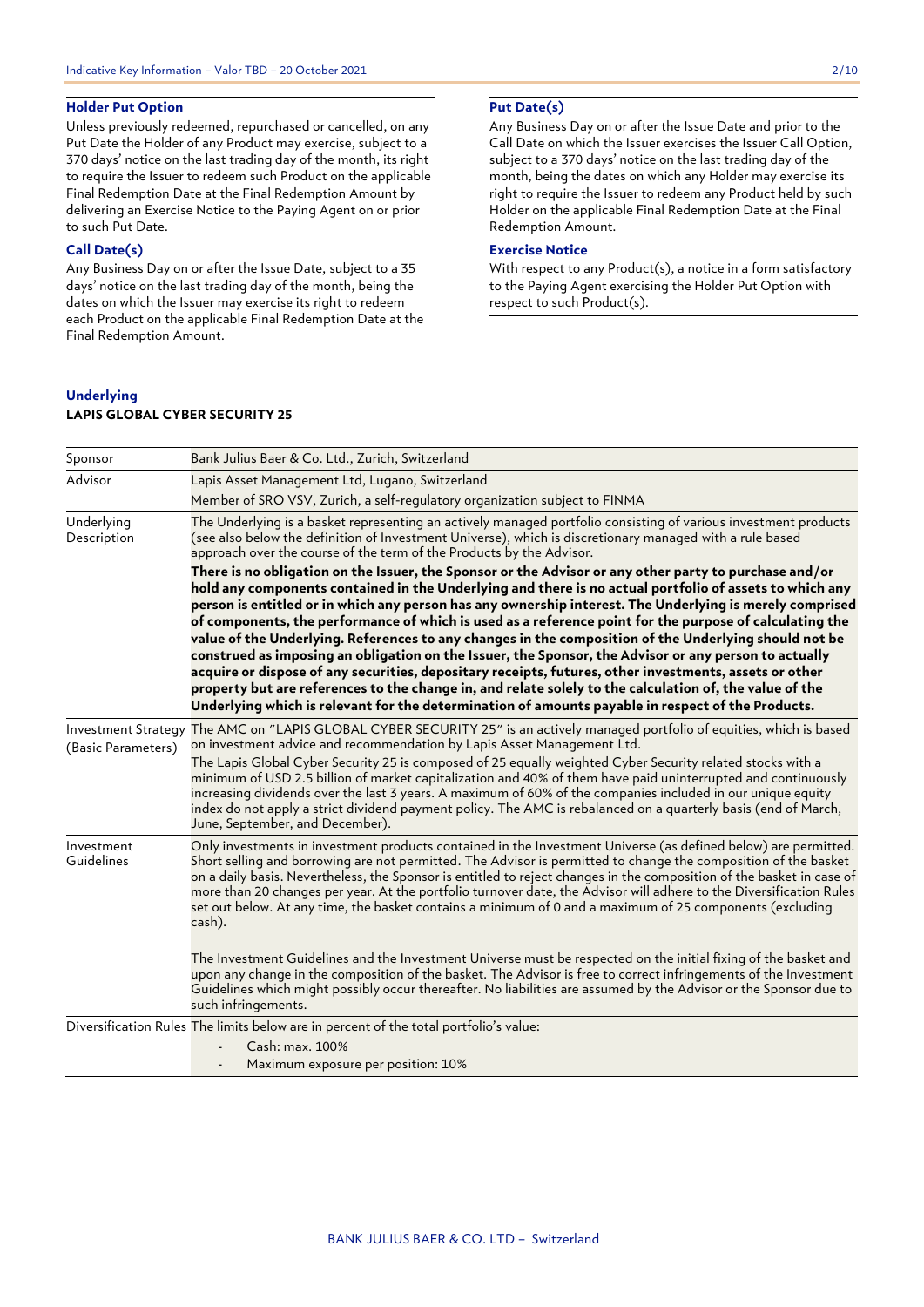|                                                 | Investment Universe The portfolio can include exchange traded stocks, depositary receipts, which represent equity rights according to<br>the range of exchange traded stocks, mutual funds (tradeable at least weekly), as well as Exchange traded<br>products (ETF, ETN and ETC).                                                                                                                                                                                                                                                                                                                                                                                                                                                                                                      |
|-------------------------------------------------|-----------------------------------------------------------------------------------------------------------------------------------------------------------------------------------------------------------------------------------------------------------------------------------------------------------------------------------------------------------------------------------------------------------------------------------------------------------------------------------------------------------------------------------------------------------------------------------------------------------------------------------------------------------------------------------------------------------------------------------------------------------------------------------------|
|                                                 | The liquidity of potential components must be sufficient with respect to the issued volume of the Certificates.<br>Therefore the Sponsor has the right to reject components which form part of the Investment Universe (see "Right<br>of Objection" below).                                                                                                                                                                                                                                                                                                                                                                                                                                                                                                                             |
|                                                 | Besides the aforementioned assets, the Underlying may contain a cash component in the Product's currency. No<br>interest is paid on this cash component. A negative interest rate may be applied due to market conditions. This<br>cash component may reach up to 100% but the proportion of cash and debt securities (incl. funds and structured<br>products which themselves do not fulfil the 50% criteria) will not exceed 50% of the portfolio value in the annual<br>average.                                                                                                                                                                                                                                                                                                     |
| Change of Basket<br>Composition                 | The Sponsor will use its best effort to implement the Advisor's investment decisions as soon as practical. This<br>may take several days as the Sponsor might have to enter into respective hedging transactions relating to its<br>obligations under the Products due to its position as Issuer of the Products. No assurance can be given that all<br>investment decisions will be realized as intended by the Advisor. The Sponsor implements the changes in the<br>composition of the basket on a discretionary basis at the respective net ask and bid prices available on the market<br>or, if he considers this necessary due to the market constellation, the Sponsor implements it on a discretionary<br>basis at the respective average net ask and bid prices of the assets. |
| Right of Objection                              | The Sponsor has the right to reject components selected by the Advisor at his sole discretion should any situation<br>whatsoever arise whereby the Sponsor (a) due to technical constraints cannot execute the Advisor's investment<br>decision or (b) due to any other reasons is unable to hedge its position as Issuer of the Products.                                                                                                                                                                                                                                                                                                                                                                                                                                              |
| Returns                                         | Reinvestment of the The Sponsor (re-)invests any net returns (after deduction of possible withholding taxes) into the corresponding<br>assets. Should the new investment contradict the Investment Guidelines, the Advisor decides on the (re-)<br>investment. If the Advisor cannot be reached by the Sponsor within useful time, the Sponsor decides on the (re-)<br>investment.                                                                                                                                                                                                                                                                                                                                                                                                      |
| Adjustments                                     | The Sponsor decides according to the terms outlined in the Base Prospectus and the Final Terms how the basket<br>is adjusted when dilution and concentration effects occur, investors' rights change as well as in comparable<br>situations. The adjustments are implemented on or around the respective trading day. No liabilities are assumed<br>by the Sponsor due to possible infringements of the Investment Guidelines which might occur as a consequence<br>of such adjustments. The value of the basket is not retroactively adjusted.                                                                                                                                                                                                                                         |
| Responsibility                                  | Subject to the Investment Guidelines, the Advisor is responsible for the composition of the basket and the<br>weighting of the basket components. The performance of the basket - and therefore of the Product - depends,<br>among other things, on the quality of the Advisor's investment decisions. The Sponsor is only responsible for the<br>administration of the Product. Neither the Issuer nor the Sponsor assume responsibility whatsoever for the<br>composition of the basket and its impact on the performance of the Products.                                                                                                                                                                                                                                            |
| Information about<br>the Investment<br>Strategy | Further Information about the Investment Strategy is free of charge available from the Issuer upon request.                                                                                                                                                                                                                                                                                                                                                                                                                                                                                                                                                                                                                                                                             |
| Underlying                                      | Composition of the Information about the current composition of the Underlying is available from the Issuer upon request.                                                                                                                                                                                                                                                                                                                                                                                                                                                                                                                                                                                                                                                               |

## **Redemption**

| Final Redemption           | Unless previously redeemed, repurchased or cancelled, the Issuer shall redeem each Product on the Final<br>Redemption Date by payment of the Final Redemption Amount to the Holder thereof.                                                                                                                                   |
|----------------------------|-------------------------------------------------------------------------------------------------------------------------------------------------------------------------------------------------------------------------------------------------------------------------------------------------------------------------------|
| Final Redemption<br>Amount | A cash amount equal to the Strategy Value minus the accrued Recurring Fees, calculated by the Calculation<br>Agent on the Final Fixing Date in accordance with the following formula:<br>Strategy Value t - accrued Recurring Fees                                                                                            |
| Settlement Type            | Cash settlement                                                                                                                                                                                                                                                                                                               |
| Strategy Valuet            | The value of the Underlying, determined by the sum of the value of each of the assets contained in the<br>Underlying at a point in time t (including the cash component expressed in the Issue Currency), converted to<br>the Issue Currency at the then prevailing exchange rate(s), as determined by the Calculation Agent. |
| <b>Initial Value</b>       | USD 100.00                                                                                                                                                                                                                                                                                                                    |
| <b>Recurring Fees</b>      | The Administration Fee and the Advisory Fee (the "Recurring Fees")<br>The Recurring Fees are calculated and deducted from the Strategy Value by the Calculation Agent on a daily<br>basis.                                                                                                                                    |
|                            | Administration Fee 0.35% p.a. of the Strategy Value                                                                                                                                                                                                                                                                           |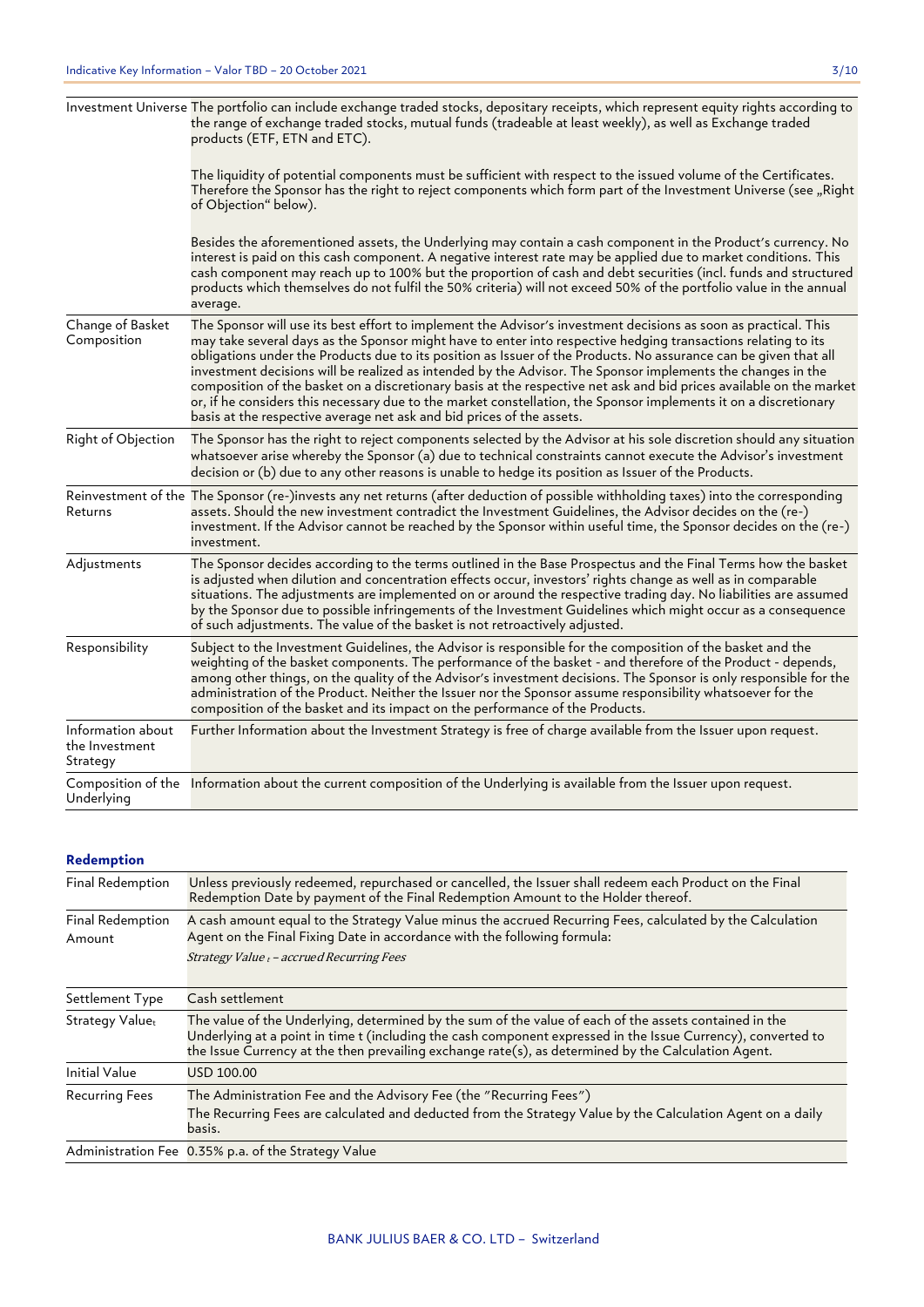| <b>Transaction Costs</b><br>upon Portfolio<br>Turnover<br>(Rebalancing Fee) | $0.10\%$                                                                                                                                                                                                                                                                                                                                                |
|-----------------------------------------------------------------------------|---------------------------------------------------------------------------------------------------------------------------------------------------------------------------------------------------------------------------------------------------------------------------------------------------------------------------------------------------------|
| Advisory Fee                                                                | 1.00% p.a. of the Strategy Value                                                                                                                                                                                                                                                                                                                        |
| Distribution Fee                                                            | Up to 0.10% p.a. of the Issue Price (incl. VAT, if any), calculated on the basis of a hypothetical term of 10 years;<br>The Distribution Fee will be allocated / paid to the internal and/or external Distributor.<br>For further details please see under section IV "Distribution Compensation/Distribution Allowances from and to<br>Third Parties". |

### **Performance Fee**

| Performance Fee: 10%                 |                                                                                                                                                                                                                                                                                                                                                                 |
|--------------------------------------|-----------------------------------------------------------------------------------------------------------------------------------------------------------------------------------------------------------------------------------------------------------------------------------------------------------------------------------------------------------------|
| Hurdle Rate:                         | 0% p.a.                                                                                                                                                                                                                                                                                                                                                         |
| Observation<br>Interval:             | Quarterly (3 months)                                                                                                                                                                                                                                                                                                                                            |
|                                      | High Watermark: Applicable. For the first Performance Fee Record Date the High Watermark is equivalent to the Issue Price.<br>Thereafter (on further Performance Fee Record Dates), if the Certificate Level is higher than the previous High<br>Watermark, the High Watermark is set to that level before deduction of the Performance Fee Calculation Amount. |
| entitlement:                         | Performance Fee A Performance Fee is paid to the Advisor if the performance of the Certificate exceeds the Hurdle Rate at the<br>Performance Fee Record Date, subject to High Watermark.                                                                                                                                                                        |
|                                      | If $\frac{Centificate \text{ Level}(t)}{High \text{ Water} mark} - 1$ > Hurdle Rate, then Performance Fee applies                                                                                                                                                                                                                                               |
| Calculation<br>Amount <sup>*</sup> : | Performance Fee The Performance Fee Amount is calculated in accordance with the following formula:<br>$HighWater mark * \left(\frac{(Certificance \; Level \; (t)}{High \; Watermark} - 1\right) - Hurdle \; Rate\right) * PerformanceFee$                                                                                                                      |
|                                      | *The Performance Fee Calculation Amount cannot be a negative number.                                                                                                                                                                                                                                                                                            |
| Certificate Level<br>$(t)$ :         | Value of the certificate on the Performance Fee Record Date as published at end of each day by the Calculation<br>Agent (mid price).                                                                                                                                                                                                                            |
| <b>Record Dates:</b>                 | Performance Fee 31.12.2021 (recurring thereafter based on the Observation Interval on the last day of the month)<br>If no Certificate Level can be published on this date, the latest published Certificate Level prior to this date is<br>applied.<br>Inter-periodic flows are not considered.                                                                 |
| Performance Fee<br>Ex Dates:         | One business day after the Performance Fee Record Date. The Certificate Level will drop by the Performance Fee<br>Calculation Amount at this date.                                                                                                                                                                                                              |
| Payment Dates:                       | Performance Fee Performance Fee Record Date + 5 business days<br>The Performance Fee Calculation Amount will be deducted from the Certificate Level on each Performance Fee Ex<br>Date and paid out on every Performance Fee Payment Date.                                                                                                                      |

## **Swiss Taxation**

| Stamp duty      | No stamp duty upon issuance. No federal turnover tax is due on secondary market transactions.                                                                                                                                                                                                                                                                           |
|-----------------|-------------------------------------------------------------------------------------------------------------------------------------------------------------------------------------------------------------------------------------------------------------------------------------------------------------------------------------------------------------------------|
| Withholding tax | No Swiss Federal withholding tax.                                                                                                                                                                                                                                                                                                                                       |
| Income tax      | For private investors (individuals) with tax residence in Switzerland, the Product is treated like a unit of a collective<br>investment scheme. The Issuer informs the Swiss Federal Tax Administration about the capital gains/losses and<br>the earnings on the assets on an annual basis. Only the declared net earnings on the assets are subject to income<br>tax. |

The aforementioned tax description is based on the relevant tax laws and regulations of the tax authorities valid at the time of launch of this issue. These laws and regulations may change at any time, possibly with retroactive effect. Furthermore the tax treatment may depend on the personal situation of the investor and may be subject to change in the future. This information is not purported to be a complete description of all potential tax effects. Potential investors are advised to consult their tax advisors to determine the special tax consequences of the purchase, ownership or disposition of the Product.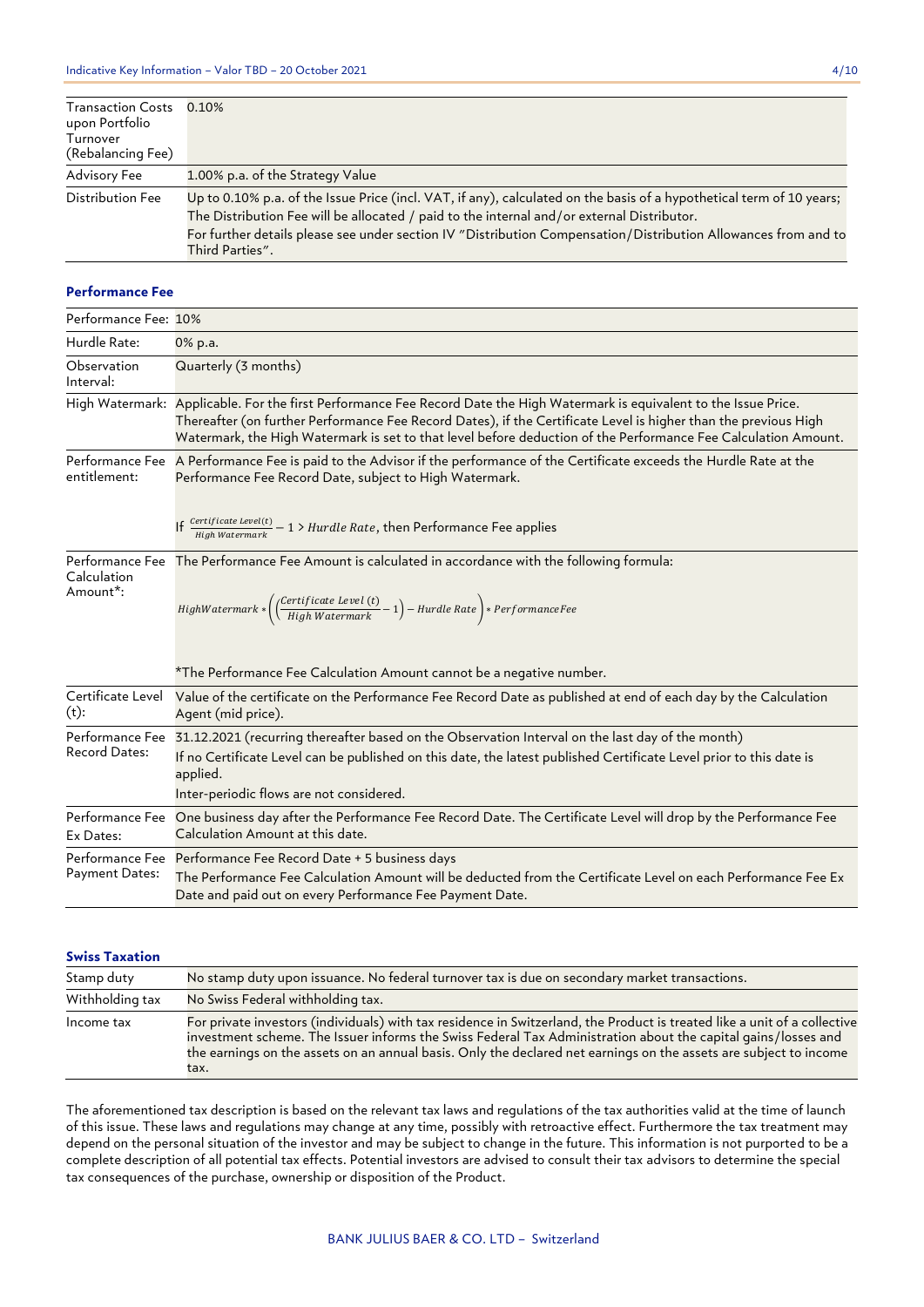## **General Tax Information**

Transactions and payments related to this product may be subject to additional (foreign) transaction taxes and or withholding taxes such as US withholding taxes pursuant to FATCA (Foreign Account Tax Compliance Act) or the Section 871(m) of the US Internal Revenue Code. Any amounts due, shall be paid net of such taxes. The issuer is not obliged to pay additional amounts with regard to amounts so withheld.

## **Product Description**

The Products are financial instruments which allow the investor to fully participate in the positive performance of the Underlying, but which also reflect the development of the Underlying if its performance is negative. The Underlying is an actively managed basket of securities, as described below under section "Underlying".

On the Final Redemption Date, the Product is redeemed at the Final Redemption Amount, which amount will be dependent upon the performance of the Underlying, and will also be adjusted for applicable fees and costs.

The Products enable the holder thereof to benefit from an unlimited participation in any positive performance of the Underlying. Therefore, if the Underlying performs positively, an investment in the Products directly reflects the positive performance of the Underlying. Likewise, if the Underlying performs negatively, an investment in the Products directly reflects the negative performance of the Underlying. Therefore, the risk associated with an investment in the Products is comparable to the risk associated with a direct investment in the Underlying, and a total loss of the amount invested in the Products is possible, although any such loss is limited to the amount invested.

There is no obligation on the Issuer to purchase and/or hold any components contained in the Underlying. The Issuer shall be free to choose how to invest the proceeds from the issuance of the Products.

The Products provides for an investor a termination right (Holder Put Option), subject to a 370 days' written notice, and for the Issuer an Issuer termination right (Issuer Call Option), subject to a 35 days' written notice.

#### **Product Documentation**

The complete and legally binding terms and conditions of the Products are set forth in the base prospectus dated 17 June 2021 of Bank Julius Baer & Co. Ltd. (the "Bank"), which may be amended or supplemented from time to time (the "Base Prospectus") and the relevant final terms prepared in relation to the Products (the "Final Terms"). The Base Prospectus and the Final Terms may be obtained free of charge from Bank Julius Baer & Co. Ltd., Bahnhofstrasse 36, 8001 Zurich, Switzerland.

This document is designated for distribution and use in Switzerland. Neither the Issuer nor any other person assumes any responsibility for the compliance of this document with any applicable law and regulations in any other jurisdiction than Switzerland.

| Details                                  |                                                                                                                                                                |
|------------------------------------------|----------------------------------------------------------------------------------------------------------------------------------------------------------------|
| <b>Risk Category</b>                     | Complex Product                                                                                                                                                |
| <b>Product Category</b>                  | Participation                                                                                                                                                  |
| Product Type                             | <b>Tracker Certificate</b>                                                                                                                                     |
| SSPA Code                                | 1300                                                                                                                                                           |
| Calculation Agent                        | Bank Julius Baer & Co. Ltd., Zurich and any agents or other persons acting on behalf of such Calculation Agent<br>and any successor appointed by the Issuer    |
| Paying Agent                             | Bank Julius Baer & Co. Ltd., Zurich and any agents or other persons acting on behalf of such Paying Agent and<br>any successor appointed by the Issuer         |
| Listing and Admission None<br>to Trading |                                                                                                                                                                |
| Trading (Secondary<br>Market)            | Under normal market conditions, Bank Julius Baer & Co. Ltd. Zurich will endeavour to provide a secondary<br>market, but is under no legal obligation to do so. |
| Minimum Investment 1 Certificate<br>Lot  |                                                                                                                                                                |
| Quotation                                | The Products are traded in units and are booked accordingly.                                                                                                   |
| Clearing System                          | SIX SIS AG                                                                                                                                                     |
| Form                                     | Uncertificated Securities                                                                                                                                      |
| Governing Law /<br>Jurisdiction          | Swiss Law / Zurich 1, Switzerland                                                                                                                              |

## **Details**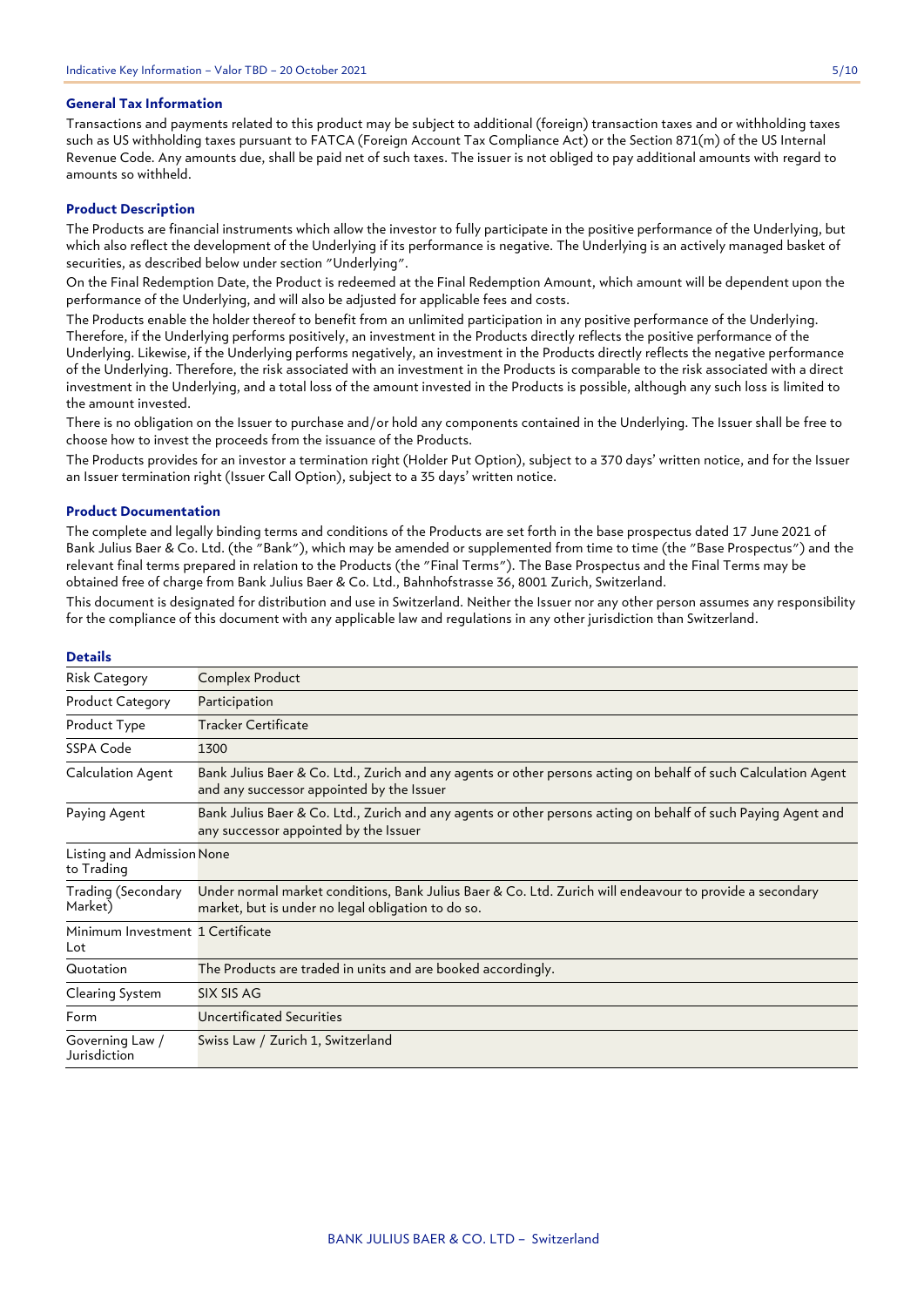## **II. Profit and Loss Prospects**

This Product is aimed at investors who expect a positive performance of the Underlying. The potential return on a Product is not limited, but dependent on the value of the Underlying, *i.e.* the investor benefits fully from an increase in the value of the Underlying over the term of the Product and the quality of the investment decisions of the Advisor.

The potential loss associated with an investment in the Products is also dependent on the value of the Underlying. A total loss may occur if the Underlying and the securities contained in the actively managed basket, respectively, have no value on the Final Fixing Date.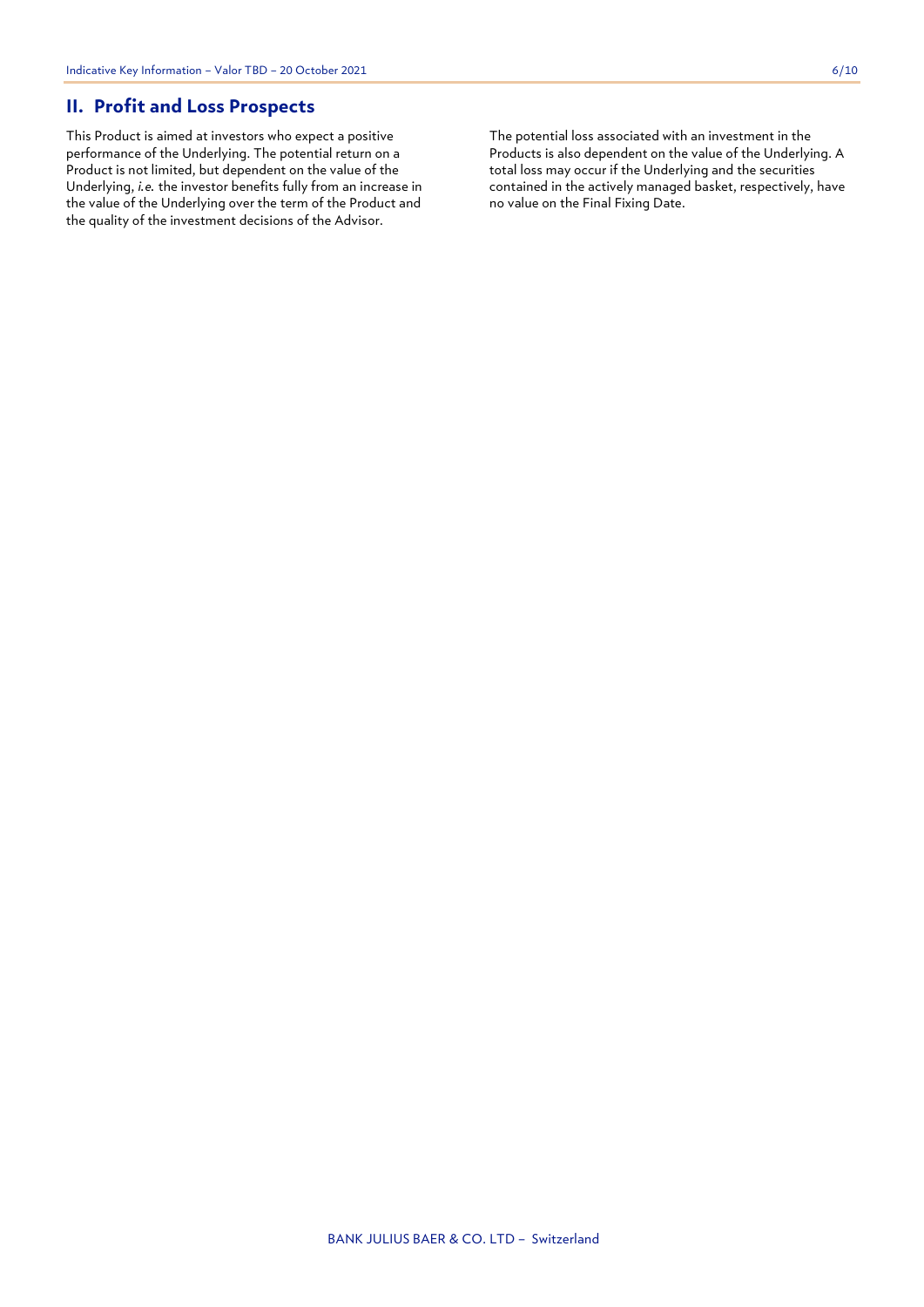## **III. Significant Risks for Investors**

The following risk disclosure cannot disclose all the risks associated with an investment in the Products. Therefore, potential investors in Products should consult the Base Prospectus and the Final Terms and their client advisor as to the product specific risks before making an investment decision.

## **1. Issuer Risk**

Investors bear the credit risk of the Issuer. The Products´ retention of value is dependent not only on the development of the value of the Underlying, but also on the creditworthiness of the Issuer, which may change over the term of the Product. The credit rating of the Issuer is not a guarantee of credit quality. In case of the Issuer's insolvency or bankruptcy the investors in the Products may lose their entire investment.

The Products are direct, unconditional, unsecured and unsubordinated obligations of the Issuer. If the Issuer were to become insolvent, claims of investors in Products will rank equally in right of payment with all other unsecured and unsubordinated obligations of the Issuer, except such obligations given priority by law. In such a case, investors in Products may suffer a loss of all or a portion of their investment therein, irrespective of any favourable development of the other value determining factors, such as the performance of the Underlying(s).

The Products do not constitute bank accounts or deposits at Bank Julius Baer & Co. Ltd. The Products are less liquid than bank accounts or deposits and bear higher risks. An investment in Products will not be covered by any compensation or insurance scheme (such as a bank deposit protection scheme) of any government agency of Switzerland or any other jurisdiction and Products do not have the benefit of any government guarantee. Products are the obligations of the Issuer only and holders of Products must look solely to the Issuer for the performance of the Issuer's obligations under such Products. In the event of the insolvency of the Issuer, an investor in Products may lose all or some of its investment therein.

Bank Julius Baer & Co. Ltd. is a bank pursuant to the Federal Banking Act (BA; SR 952.0) and a securities dealer pursuant to the Federal Act on Stock Exchanges and Complex Products Trading (SESTA; SR 954.1) subject to the prudential supervision by the Swiss Financial Market Supervisory Authority FINMA in Berne (Laupenstrasse 27, CH-3003 Berne; http://www.finma.ch).

## **2. Product Risks**

An investment in Products entails certain risks, which vary depending on the specific type and structure of the relevant Products and the relevant Underlying(s).

An investment in Products requires a thorough understanding of the nature of Products. Potential investors in Products should be experienced with respect to an investment in complex financial instruments and be aware of the related risks. A potential investor in Products should determine the suitability of such an investment in light of such investor's particular circumstances. In particular, a potential investor in Products should:

- have sufficient knowledge and experience to make a meaningful evaluation of Products, the merits and risks of investing in Products and the information contained in the Base Prospectus and the applicable Terms and Conditions;
- have access to, and knowledge of, appropriate analytical tools to evaluate, in the context of such investor's particular financial situation, an investment in Products and the impact the relevant Products will have on such investor's overall investment portfolio;
- have sufficient financial resources to bear all the risks of an investment in the relevant Products;
- understand thoroughly the Terms and Conditions applicable to the relevant Products and be familiar with the behaviour of the relevant Underlying(s) and financial markets;
- be able to evaluate (either alone or with the help of a financial adviser) possible scenarios for economic and other factors that may affect such investor's investment and ability to bear the applicable risks of an investment in Products until their redemption; and
- recognise that it may not be possible to dispose of Products for a substantial period of time, if at all, before their redemption.

The trading market for securities, such as Products, may be volatile and may be adversely impacted by many events. Products are complex financial instruments. Investors generally purchase complex financial instruments as a way to enhance yield with an understood, measured, appropriate addition of risk to their overall investment portfolios. A potential investor should not invest in Products unless such investor has the expertise (either alone or with the help of a financial adviser) to evaluate how the relevant Products will perform under changing conditions, the resulting effects on the market value of the relevant Products and the impact such an investment will have on such investor's overall investment portfolio.

## **Risk of total loss**

Products involve a high degree of risk, and prospective investors in the Products should recognise that, under certain circumstances, Products may have a redemption value of zero. Prospective investors should therefore be prepared to sustain a partial or total loss of the amount of their investment therein.

## **Unpredictable Market Value for Products**

During the term of a Product, the market value of, and the expected return on, such Product may be influenced by many factors, some or all of which may be unpredictable. Many economic and market factors will influence the market value of a Product. The Issuer expects that, generally, the value and volatility of the Underlying(s) on any day will affect the market value of such Product more than any other single factor. However, a potential investor should not expect the market value of a Product in the secondary market to vary in proportion to changes in the value of the Underlying(s). The return on a Product (if any) may bear little relation to, and may be much less than, the return that the investor therein might have achieved if such investor had invested directly in the Underlying(s).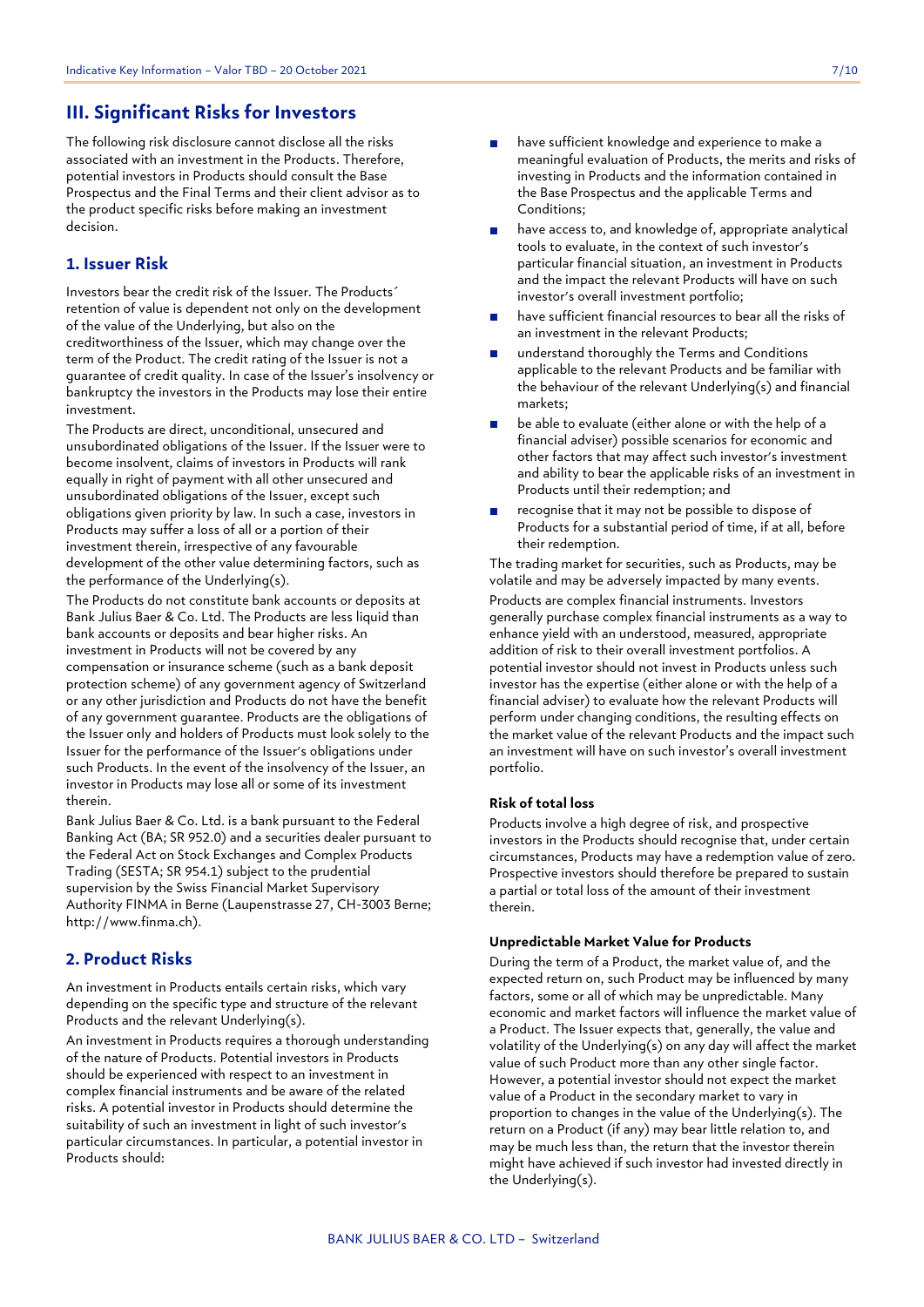The market value of, and return (if any) on, a Product will be affected by a number of other factors, which may be unpredictable or beyond the Issuer's control, and which may offset or magnify each other, including, without limitation:

- supply and demand for such Product, including inventory  $\mathbf{r}$ positions of any other market maker;
- the expected frequency and magnitude of changes in the market value of the Underlying(s) (volatility);
- economic, financial, political or regulatory events or  $\mathbf{r}$ judicial decisions that affect the Issuer, the Underlying(s) or the financial markets generally;
- interest and yield rates in the market generally;  $\blacksquare$
- the time remaining until the Final Redemption Date;  $\blacksquare$
- if applicable, the difference between the Level or  $\blacksquare$ Commodity Reference Price, as applicable, and the relevant threshold specified in the applicable Terms and Conditions;
- the Issuer's creditworthiness, including actual or anticipated downgrades in the Issuer's credit ratings; and

dividend payments on the Underlying(s), if any.  $\mathbf{r}$ Some or all of these factors may influence the price of a Product. The impact of any of the factors set forth above may enhance or offset some or all of any change resulting from another factor or factors.

In addition, certain built-in costs are likely to adversely affect the market value of Products. All expenses, charges and funding costs (pre-financing costs) incurred by the Issuer in connection with the replication of the notional Underlying starting from the Initial Fixing Date (or, if applicable, during the Initial Fixing Period) up to the Issue Date/Payment Date will be deducted from the Strategy Value on the Issue Date/Payment Date (Initial Value).The price at which the Issuer will be willing to purchase Products from a holder in secondary market transactions, if at all, will likely be lower than the original Issue Price.

#### **Exposure to the performance of the Underlyings**

Each Product will represent an investment linked to the performance of the Underlying(s) and potential investors should note that any amount(s) payable or other benefit to be received under the Products will generally depend upon the performance of the Underlying(s). The past performance of the Underlyings is not indicative of the future performance.

## **No obligation on any other party to purchase and/or hold interests in the Underlying or any components contained in the Underlying**

Investors should be aware that there is no obligation on the Issuer or any other party to purchase and/or hold interests in the Underlying or any components contained in the Underlying and there is no actual portfolio of assets to which any person is entitled or in which any person has any ownership interest.

#### **Exchange Rate Risk**

The Underlying(s) may be denominated in a currency other than that of the Issue Currency or, if applicable, the Settlement Currency for such Product, or the Underlying(s) may be denominated in a currency other than, or the Issue Currency or, if applicable, the Settlement Currency may not be, the currency of the home jurisdiction of the investor in

such Product. Exchange rates between currencies are determined by factors of supply and demand in the international currency markets, which are in particular influenced by macro economic factors, speculation and central bank and government intervention (including the imposition of currency controls and restrictions). Therefore, fluctuations in exchange rates may adversely affect the market value of a Product or the value of the Underlying(s).

## **Secondary Market**

Products may have no established trading market when issued and one may never develop. If a market does develop, it may not be liquid. Therefore, investors may not be able to sell their Products easily or at prices reasonably acceptable to them. Under normal market circumstances, the Issuer will endeavour to provide a secondary market for Products, but is under no obligation to do so. Upon investor demand, the Issuer will endeavour to provide bid/offer prices for Products, based on actual market conditions. Depending on the composition of the Underlying, investors must also be aware of an increased spread risk. This means that during the term of the Product, bid and offer prices may differ to a considerable extent. It is important to note that in the secondary market, if a market does develop, the Issuer cannot guarantee to repurchase/sell unlimited volumes of the Product at the prices provided by the Lead Manager. For large sale/purchase orders (taking into account the liquidity and spread of the constituents) the Issuer may treat the order execution based and might quote a narrower spread of approx. 0.50% (based on net price). Such orders may not be executed at once and investors may have to bear considerable delays. The Issuer has at no time an obligation to repurchase/sell the Product.

#### **Early Redemption**

The investors must be aware of a possible early redemption of the Product.

Upon the occurrence of an extraordinary event, the Calculation Agent and the Issuer, acting together, have the right to, among other things, early redeem the relevant Products. If the Issuer exercises such early redemption right(s), investors should be aware that the early redemption price may be considerably lower than the Issue Price (or, if different, the price the relevant investor paid for such product) and/or the Final Redemption Amount that would otherwise have been paid on the Final Redemption Date.

## **Issuer Call Option and Holder Put Option**

The Products provide for a Holder Put Option (*i.e.*, an investor may, on any Put Date, exercise its right to require the Issuer to redeem its Product(s) on the applicable Final Redemption Date at the Final Redemption Amount), and an Issuer Call Option (*i.e.*, the Issuer may, on any Call Date, exercise its right to redeem the Products, in whole but not in part, on the applicable Final Redemption Date at the Final Redemption Amount). The Issuer and each investor in any such Product may exercise its Issuer Call Option and Holder Put Option, respectively, at its own discretion.

## **Further product specific risks**

The Products are complex financial instruments, may therefore involve a high degree of risk and are intended for use only by sophisticated investors who are capable of understanding and assuming the risks involved. Before entering into any transaction, an investor should determine if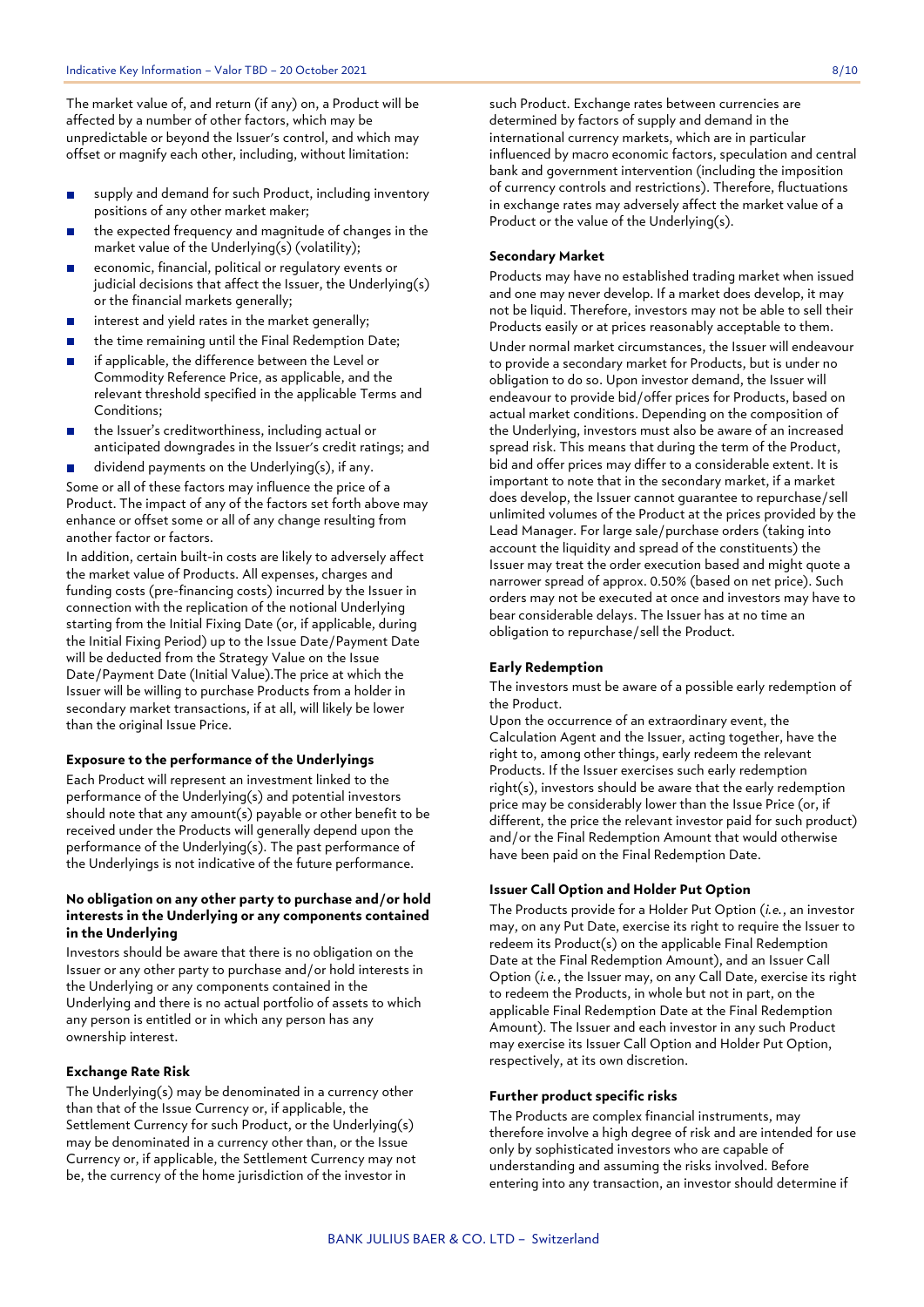this Product is suitable with regards to the particular circumstances and should independently assess (together with the client advisor) the specific risks as described herein and any other legal, regulatory or credit consequences. The Issuer makes no representation as to the suitability or appropriateness of this Product for any particular investor. This document does not replace a personal discussion with your client advisor, which is tailored to your requirements, investment objectives, experience, knowledge and circumstances and which is recommended by the Issuer before the investment decision. Please ask your client advisor about supporting information regarding this Product.

The return on the Products depends on the performance of the Underlying. Since the basket of securities is actively managed by the Advisor, the performance of the Product depends on the quality of the investment decisions of the Advisor. As past performance is no guarantee of future development, the performance cannot be predicted at the time of the investment decision. Further, there is no assurance that all

investment decisions intended by the Advisor will be realised and that its expectations regarding the performance of the Products will be met.

Investors should be aware that an investment in these Products generally results in a loss upon redemption if the value of the Underlying decreases. Consequently, the potential loss associated with an investment in such Products is linked to the negative performance of the Underlying. Investors in the Products should be prepared to sustain a partial or total loss of their investment.

## **Further Information**

For further details on the Product related risks please consult the risk disclosure brochure "Risks Involved in Trading Financial Instruments" (Edition 2019) which is available on the Swiss Bankers Association's website:

[https://www.swissbanking.org/en/services/library/guideline](https://www.swissbanking.org/en/services/library/guidelines) [s](https://www.swissbanking.org/en/services/library/guidelines) or may be obtained from your client advisor upon request.